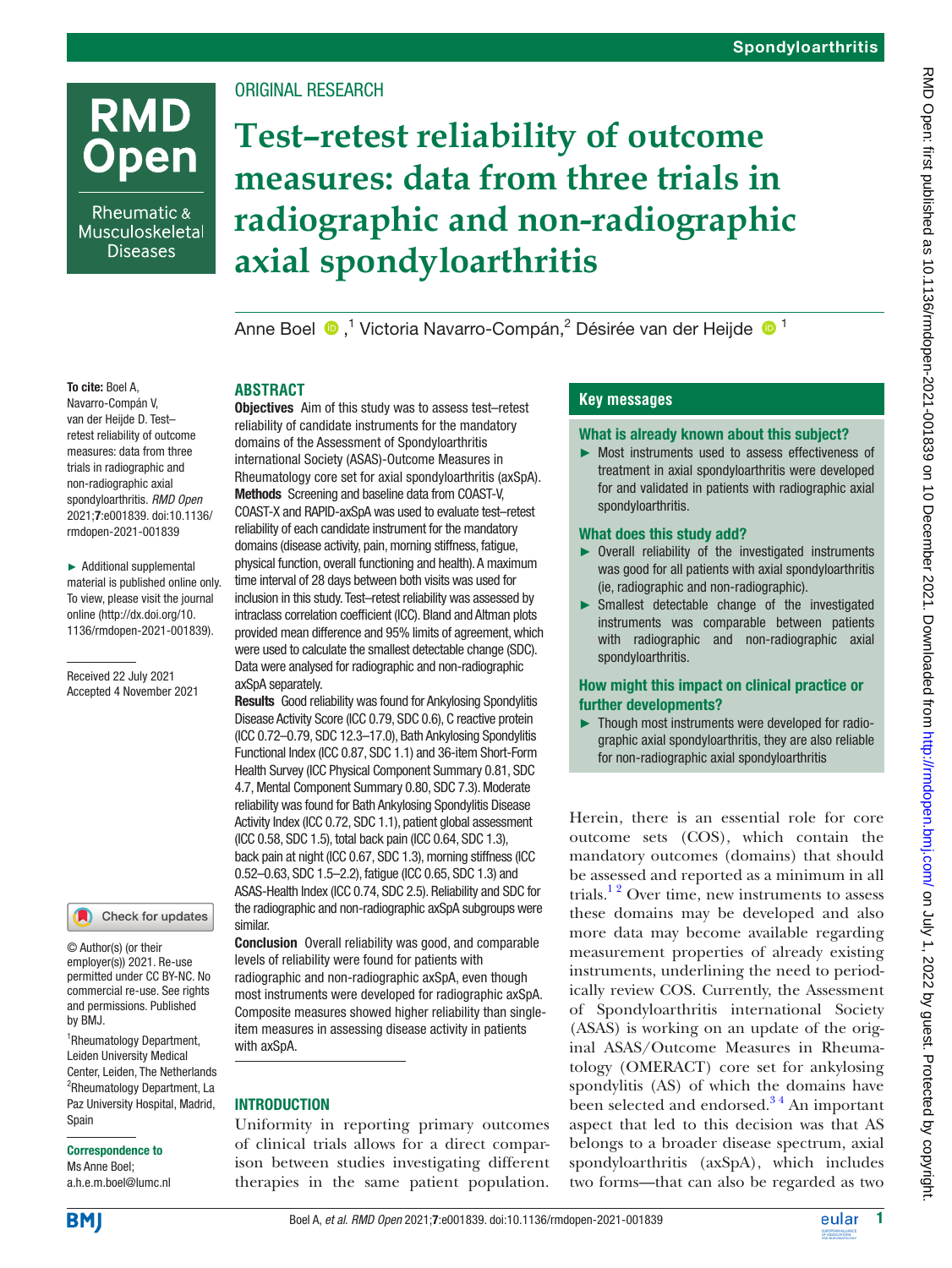stages- of the same disease: radiographic axSpA (r-axSpA, traditionally known as AS, that is, axSpA with definite sacroiliitis according to the modified New York (mNY) criteria<sup>5</sup>) and non-radiographic axSpA (nr-axSpA, that is, axSpA without definite sacroiliitis on radiographs<sup>[6](#page-8-3)</sup>). Even though both nr-axSpA and r-axSpA are now considered part of the same disease spectrum, most instruments used to assess effectiveness of treatment were developed for and tested only in patients with r-axSpA.

The updated COS should be applicable to all patients with axSpA. Therefore, all instruments should have good psychometric properties for patients in both disease subgroups (ie, r-axSpA and nr-axSpA) to be included as mandatory instruments. $1^2$  The psychometric properties include truth (domain match, face and content validity), feasibility, construct validity and discrimination (test– retest reliability, responsiveness, clinical trial discrimi-nation and thresholds of meaning).<sup>[7](#page-8-4)</sup> In this manuscript, we evaluate only one aspect in detail, namely test–retest reliability. Reliability is an important psychometric property, as it informs users whether the same result will be obtained if assessed twice in a situation where there is no change. Hence, the aim of this study was to assess test–retest reliability of the candidate instruments for the selected mandatory domains of the core outcome set that should be assessed in all trials evaluating a new treatment in patients with r-axSpA and nr-axSpA.<sup>4</sup>

# **METHODS**

#### Study population

For this study, we used screening and baseline data from three large samples in axSpA: data from COAST-V and COAST-X (initiated by Eli Lilly and Company and registered with ClinicalTrials.gov as NCT02696785 and NCT02757352 respectively) and RAPID-axSpA (initiated by UCB Pharma and registered with ClinicalTrials.gov as NCT01087762). These randomised controlled trials (RCTs) are described in detail elsewhere. $8-10$  In brief, all RCTs included patients aged ≥18 years who fulfilled ASAS criteria for  $axSpA<sup>11</sup>$  and had an inadequate response to nonsteroidal anti-inflammatory drugs (NSAIDs) or a history of intolerance to NSAIDs. COAST-V included patients with  $r$ -ax $SpA<sup>8</sup>$  (ie, with sacroiliitis according to the mNY criteria<sup>[5](#page-8-2)</sup>) while COAST-X included patients with nr-axSpA<sup>9</sup>; and RAPID-axSpA comprised patients with either r-axSpA or nr-axSpA. $^{10}$  As these patients were entering an RCT, they needed to have active disease at screening and baseline, defined as a Bath Ankylosing Spondylitis Disease Activity Index  $(BASDAI)^{12}$  score of ≥4 and total back pain in the past week ≥4 (on a 0–10 Numeric Rating Scale (NRS)).

#### **Outcomes**

The ASAS-OMERACT core domain set for  $axSpA<sup>4</sup>$  $axSpA<sup>4</sup>$  $axSpA<sup>4</sup>$ describes the domains that should be measured in axSpA trials investigating symptom modifying and diseasemodifying therapies. Seven domains are mandatory in all axSpA trials: disease activity, pain, morning stiffness, fatigue, physical function, overall functioning and health and adverse events. Information from all the instruments (n=13) employed to assess these domains -with the exception of adverse events- at both screening and baseline in COAST-V, COAST-X and RAPID-axSpA was used to evaluate test–retest reliability of each instrument.

Four instruments that could be used to assess the domain disease activity were available: the Ankylosing Spondylitis Disease Activity Score (ASDAS) -specifically ASDAS-C reactive protein  $(CRP)$ , <sup>[13](#page-8-11)</sup> the BASDAI using NRS answer modalities, $12$  the patient global assessment (PtGA) using an NRS<sup>[14](#page-8-12)</sup> and CRP, measured in mg/L. Two of the instruments used to assess pain were available: 0–10 NRS for total back pain in the past week and 0–10 NRS for pain at night in the past week. $^{14}$  Questions 5 (How would you describe the overall level of morning stiffness you have had from the time you wake up?) and 6 (How long does your morning stiffness last from the time you wake up?) of the BASDAI and a composite score of questions 5 and 6 ( $(Q5 + Q6)/2$ ) were the instruments available to evaluate morning stiffness. The one instrument available to estimate fatigue was question 1 of the BASDAI. To evaluate physical function, one instrument was present: the Bath Ankylosing Spondylitis Functional Index (BASFI).[15](#page-8-13) Two of the instruments that could survey overall functioning and health were available: the ASAS-Health Index  $(ASAS-HI)^{16}$  $(ASAS-HI)^{16}$  $(ASAS-HI)^{16}$  and Medical Outcomes Study 36-item Short-Form Health Survey (SF-36).<sup>17</sup> All these instruments are commonly used in trials assessing treatment effect in axSpA and have shown content, face and construct validity.<sup>1</sup>

Spinal mobility was considered an important but optional domain in the axSpA ASAS/OMERACT domain core set.<sup>[4](#page-8-5)</sup> Nonetheless, it was included in this study as it is often assessed in clinical trials and daily practice. One composite instrument and two additional single measures that can be used to evaluate spinal mobility were evaluated: the Bath Ankylosing Spondylitis Metrology Index  $(BASMI)$  linear<sup>19</sup> (including modified Schober, lateral spinal flexion, tragus-to-wall distance, cervical rotation, intermalleolar distance) and chest expansion and occiput-to-wall distance.<sup>[14](#page-8-12)</sup>

#### Statistical analyses

Test–retest reliability was assessed by intraclass correlation coefficient (ICC) (two-way random effect model with absolute agreement<sup>20 21</sup>). An ICC >0.9 was an indication of excellent reliability, >0.75to 0.9 of good reliability, 0.5 to 0.75 of moderate reliability and ICC <0.5 of poor reliability.<sup>[21](#page-9-0)</sup> Bland and Altman plots were created for each instrument to assess mean difference and 95% limits of agreement and to evaluate homoscedasticity. Measurement error as a measure of the scale was assessed by analysing the smallest detectable change (SDC) based on the 95% limits of agreement using the formula: SDC=1.96×SD of the mean difference of the two assessments/ $(\sqrt{2}x \sqrt{2})$ .<sup>[22](#page-9-1)</sup> The SDC corresponds to the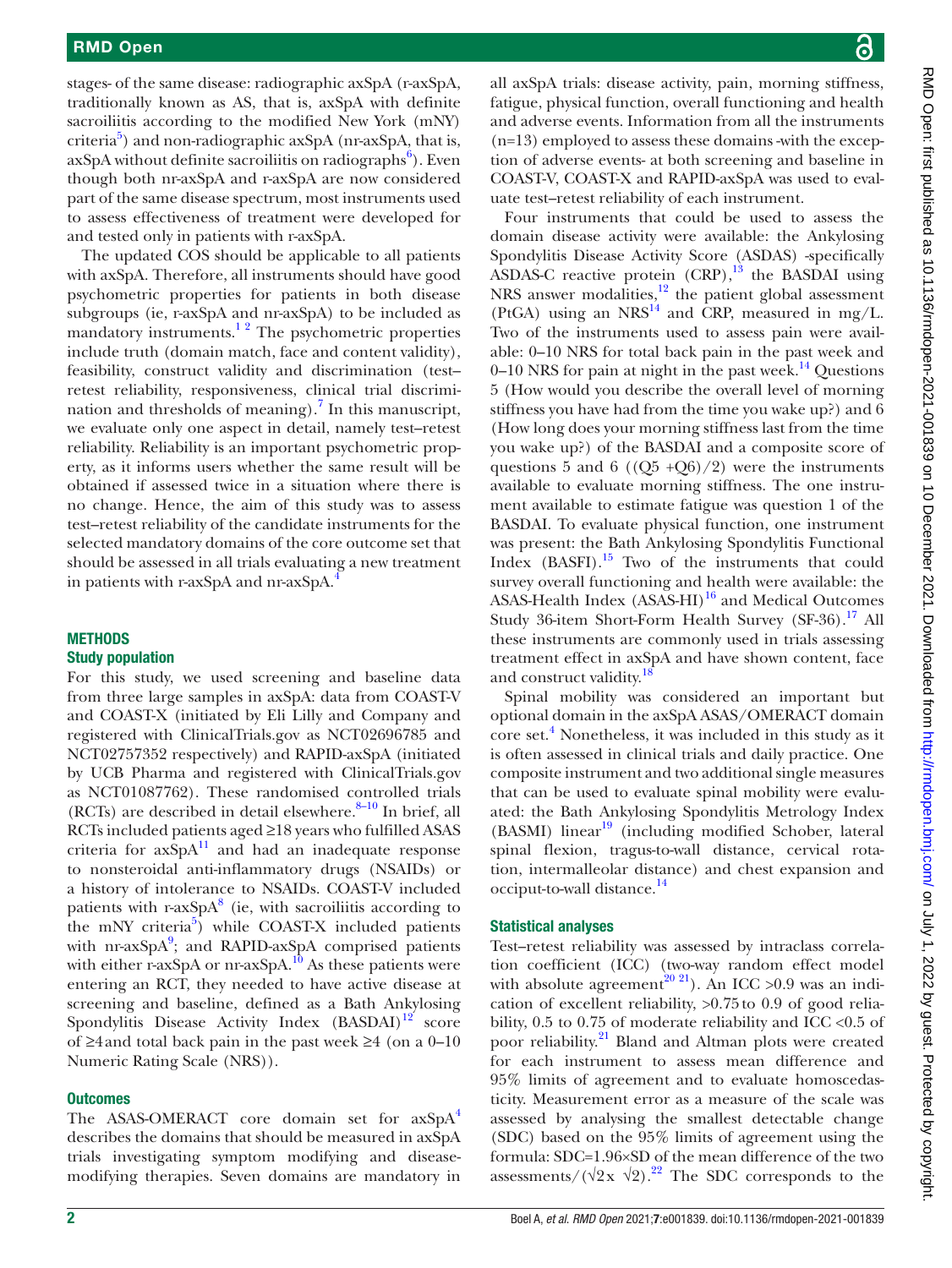minimum change beyond measurement error that can be detected in an individual patient over time with 95% likelihood. Calculation of the limits of agreement (and the SDC) assumed that reliability was homoscedastic.

In this study, we operated under an a priori assumption underlying the test–retest experiments, namely that in truth the scores for all instruments do not change over the limited period of time between assessments (ie, there is no systematic error). This assumption of no change has been proven by the Bland and Altman plots, which demonstrated that the mean difference between test and retest was always (very close to) zero, indicating that the no systematic error assumption holds.

As there was a large variation in the number of days between screening and baseline assessments in both datasets, it was decided to use a maximum time interval of 28 days between both visits as a cut-off for inclusion in this study.

Unfortunately, in the RAPID-axSpA dataset the PtGA was only assessed at baseline, and the baseline values were used to calculate ASDAS both at screening and baseline. As the ASDAS is calculated from the PtGA, questions 2, 3 and 6 from the BASDAI and  $CRP<sub>13</sub><sup>13</sup>$  the results of this dataset should be interpreted with caution, as variability in patient global was not considered and as a result the reliability of the ASDAS may be artificially improved. However, the values in the COAST trials were very similar.

Results were bundled per domain and presented for all axSpA patients, followed by information per disease subgroup (ie, r-axSpA and nr-axSpA). Data from both COAST datasets were combined to assess test–retest reliability of the instruments in axSpA patients.

#### **RESULTS**

A total of 341 r-axSpA patients in the COAST-V dataset, 302 nr-axSpA patients in the COAST-X dataset and 326 patients (177 r-axSpA and 149 nr-axSpA) in the RAPIDaxSpA dataset had data available at screening and baseline. From these, 104 r-axSpA patients from COAST-V, 104 nr-axSpA patients from COAST-X and 221 patients from RAPID-axSpA (119 r-axSpA and 102 nr-axSpA) who had both measurements for at least one of the assessed instruments within a time frame of 28 days were included in this analysis.

Of the included r-axSpA patients from COAST-V 81% were male median (IQR) age was 39 (34–47) and mean (SD) symptom duration 15.1 (9.9) years. The selection of nr-axSpA patients from COAST-X included 55% male patients, with a median age of 38 (27–49) and mean symptom duration of 9.9 (8.8) years. In RAPIDaxSpA 62% of the included patients were male (74% in r-axSpA, 49% in nr-axSpA), the median age range was 31–35 years (46–50 in r-axSpA, 31–35 in nr-axSpA) and mean symptom duration was 6.0 (6.9) years (7.4 (7.6) in r-axSpA, 4.3 (5.6) in nr-axSpA).

The mean symptom duration in the patient selection included in this study was somewhat shorter than the mean symptom duration of the entire study populations (COAST-V 16.1 (10.9); COAST-X 10.7 (9.7); RAPID-axSpA 6.7 (7.4)). Median age and the percentage of female patients were similar to the original study populations.<sup>8-10</sup>

The number of days between assessments ranged between 8 and 28days in COAST-V, between 9 and 28days in COAST-X and between 2 and 28days in RAPID-axSpA; the mean (SD) number of days between assessments were 22 (5) in COAST-V, 21 (5) in COAST-X and 18 (7) days in RAPID-axSpA. The proportion of missing data varied somewhat between measurements and datasets, but was always very small (<5%). Participants with missing data for an instrument at either screening or baseline were excluded from analysis for that specific instrument. The number of available data per instrument is provided in [table](#page-3-0) 1. Information available from the literature regarding reliability of the instruments included in the current study is presented in [table](#page-3-0)  $1.^{23-36}$ 

Detailed results from all trials and subgroups are provided in tables [1 and 2](#page-3-0). In the text, reliability per domain is described only for the total axSpA group in the COAST datasets, as these included most instruments. Only if reliability varied considerably between subgroups or trials, reliability of these groups is discussed additionally.

Regarding the four instruments assessing disease activity: good reliability was found for ASDAS (ICC 0.79, SDC 0.6) and CRP in COAST (ICC 0.79, SDC 12.3), whereas reliability for CRP in the RAPID-axSpA dataset was slightly lower (ICC 0.72, SDC 17.0) [\(table](#page-3-0) 1). Reliability was moderate for BASDAI (ICC 0.72, SDC 1.1); and for the PtGA reliability was moderate (ICC 0.58, SDC 1.5) too, except for the r-axSpA group, for which reliability was poor (ICC 0.48, SDC 1.6). The two instruments used to evaluate pain showed moderate reliability (NRS total back pain (ICC 0.64, SDC 1.3); NRS back pain at night (ICC 0.67, SDC 1.3)). Moderate reliability was found for the instruments used to assess morning stiffness (ICC 0.52–0.63, SDC 1.5–2.2) as well. The instrument used to determine fatigue showed moderate reliability (ICC 0.65, SDC 1.3). The data showed good reliability (ICC 0.87, SDC 1.1) for the BASFI, used to measure physical function. For the two instruments used to survey overall functioning and health, good reliability was found for the Physical Component Summary (ICC 0.81, SDC 4.7) and Mental Component Summary (ICC 0.80, SDC 7.3) subscales of the SF-36, and the ASAS-HI had moderate reliability (ICC 0.74, SDC 2.5), except for the nr-axSpA subgroup in which reliability was good (ICC 0.77, SDC 2.5). In the domain spinal mobility, reliability was excellent (ICC 0.93, SDC 0.6) for BASMI in RAPID-axSpA. Tragus-to-wall and occiput-to-wall distance showed excellent reliability, except for the nr-axSpA subpopulation,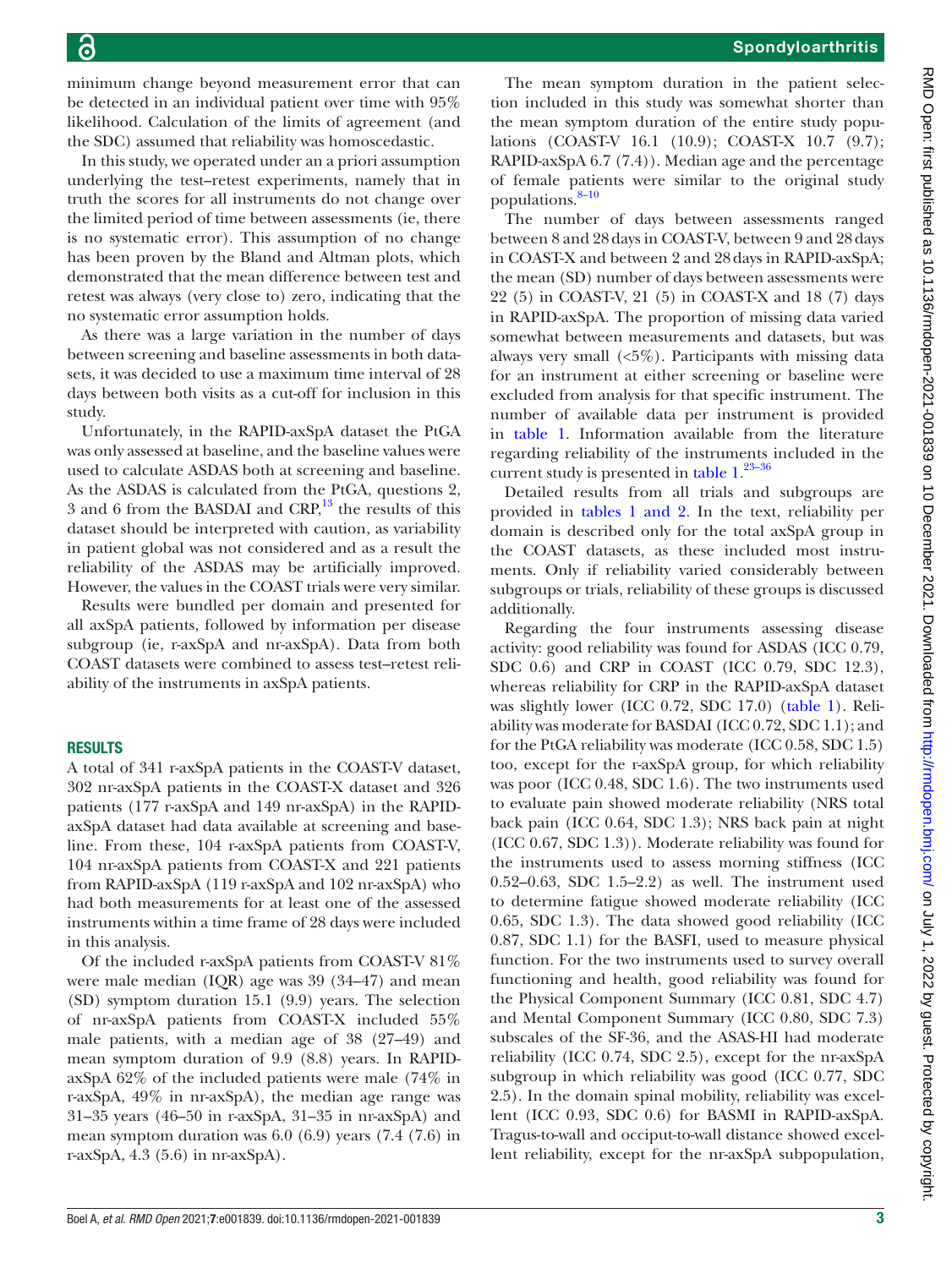<span id="page-3-0"></span>

| Table 1          | Test-retest data of assessed instruments in COAST |                |                        |                 | (combined data COAST-V & COAST-X) and RAPID-axSpA, 28-day interval |                             |                  |                                            |                                                                      |
|------------------|---------------------------------------------------|----------------|------------------------|-----------------|--------------------------------------------------------------------|-----------------------------|------------------|--------------------------------------------|----------------------------------------------------------------------|
|                  |                                                   |                |                        | <b>Baseline</b> | Mean difference                                                    | <b>DOI</b>                  |                  | Data from literature                       |                                                                      |
| Data source      |                                                   | z              | Screening<br>mean (SD) | mean (SD)       | (95% <sub>CI</sub> )                                               | $(95%$ CI)                  | <b>SDC</b>       | <b>SC</b>                                  | <b>MCID/MCII/SDC</b>                                                 |
| Disease activity |                                                   |                |                        |                 |                                                                    |                             |                  | Disease activity                           |                                                                      |
|                  | ASDAS (0.6 to 8)                                  |                |                        |                 |                                                                    |                             |                  | <b>ASDAS</b>                               |                                                                      |
| COAST            | axSpA                                             | 204            | 3.8(.9)                | 3.8(.8)         | 08 (.00 to .16)                                                    | 79 (.73 to .84)             | 0.6              | ICC: 0.95 <sup>32</sup>                    | SDC range 1.01-                                                      |
|                  | r-axSpA                                           | 103            | 3.7(9)                 | 3.7(8)          | $.03(-0.08 to .13)$                                                | 80 (.71 to .86)             | 0.6              |                                            | $1.18$ ; MCII: $1.1^{29}$                                            |
|                  | nr-axSpA                                          | $\overline{P}$ | 4.0(9)                 | 3.8(.9)         | .13(02 to .24)                                                     | 78 (.69 to .85)             | 0.6              |                                            |                                                                      |
|                  | ASDAS (0.6 to 8)*                                 |                |                        |                 |                                                                    |                             |                  |                                            |                                                                      |
| RAPID-axSpA      | axSpA                                             | 215            | 4.0(8)                 | 4.0(9)          | $01 (-0.06 to .08)$                                                | 79 (.73 to .83)             | $0.\overline{5}$ |                                            |                                                                      |
|                  | r-axSpA                                           | $118$          | 4.1(7)                 | 4.0(9)          | $.01 (-0.09 to .12)$                                               | .75 (.66 to .82)            | 0.6              |                                            |                                                                      |
|                  | nr-axSpA                                          | 57             | 3.9(.8)                | 3.9(.9)         | $.01 (-0.09 to .11)$                                               | 83 (.76 to .88)             | 0.5              |                                            |                                                                      |
|                  | BASDAI (0 to 10)                                  |                |                        |                 |                                                                    |                             |                  | BASDA                                      |                                                                      |
| COAST            | axSpA                                             | 208            | 6.9(1.5)               | 6.9(1.4)        | $.05(-0.10 to .20)$                                                | 72 (.65 to .78)             | Ξ                | ICC range 0.87-0.94 <sup>23</sup><br>30 34 | MCID: 1.3 <sup>34</sup> ;                                            |
|                  | r-axSpA                                           | 104            | 6.6(1.4)               | 6.6(1.3)        | $.05$ ( $-16$ to $.26$ )                                           | .67 (.55 to .77)            | 들                |                                            | MCII: 1.1-1.2 <sup>27</sup><br>SDC: 0.9 <sup>30</sup>                |
|                  | nr-axSpA                                          | 104            | 7.2(1.5)               | 7.2(1.5)        | $.05 (-0.16 to .26)$                                               | $.74(0.64 \text{ to } .82)$ | Ξ                |                                            |                                                                      |
|                  | BASDAI (0 to 10)                                  |                |                        |                 |                                                                    |                             |                  |                                            |                                                                      |
| RAPID-axSpA      | axSpA                                             | 217            | 6.5(1.5)               | 6.6(1.5)        | $-0.13(-0.31 to .05)$                                              | 62 (.53 to .70)             | $\frac{3}{1}$    |                                            |                                                                      |
|                  | r-axSpA                                           | $119$          | 6.5(1.5)               | 6.6(1.6)        | $-0.11 (-0.36 to .15)$                                             | .61 (.49 to .71)            | $\ddot{ }$ :     |                                            |                                                                      |
|                  | nr-axSpA                                          | 88             | 6.6(1.4)               | 6.7(1.5)        | $-0.17 (-0.42 to .09)$                                             | .64 (.50 to .74)            | $\frac{1}{2}$    |                                            |                                                                      |
|                  | Patient global (0 to 10)                          |                |                        |                 |                                                                    |                             |                  | Patient global                             |                                                                      |
| COAST            | axSpA                                             | 208            | 7.0(1.7)               | 7.1(1.6)        | $-0.05$ $(-0.25$ to $.16)$                                         | 58 (.48 to .66)             | $\ddot{5}$       | ICC range 0.91-0.93 <sup>23</sup>          | MCII: 1.4 <sup>33</sup><br>SDC†: 1.8 <sup>23</sup>                   |
|                  | r-axSpA                                           | 104            | 6.7(1.6)               | 6.8(1.5)        | $-0.13(-0.44 to .19)$                                              | 48 (.32 to .61)             | 1.6              |                                            |                                                                      |
|                  | nr-axSpA                                          | 104            | 7.3(1.6)               | 7.3(1.7)        | $.03(-0.24 to .30)$                                                | 64 (.51 to .74)             | $\ddot{.}$       |                                            |                                                                      |
|                  | CRP (mg/dL)                                       |                |                        |                 |                                                                    |                             |                  |                                            |                                                                      |
| COAST            | axSpA                                             | 204            | 16.7(21.7)             | 13.8(17.8)      | 2.93 (1.20 to 4.67)                                                | 79 (.73 to .84)             | 12.3             |                                            |                                                                      |
|                  | r-axSpA                                           | 103            | 15.7(19.0)             | 14.3(17.2)      | 1.39 $(-0.46$ to 3.24)                                             | 86 (.80 to .90)             | $9.\overline{3}$ |                                            |                                                                      |
|                  | nr-axSpA                                          | 101            | 17.8(24.2)             | 13.3(18.6)      | 4.51 (1.56 to 7.46)                                                | .75 (.63 to .83)            | 14.6             |                                            |                                                                      |
|                  | CRP (mg/dL)                                       |                |                        |                 |                                                                    |                             |                  |                                            |                                                                      |
| RAPID-axSpA      | axSpA                                             | 219            | 20.6 (20.9)            | 20.4 (25.6)     | $.18 (-2.17 to 2.53)$                                              | 72 (.65 to .78)             | 17.0             |                                            |                                                                      |
|                  | r-axSpA                                           | $118$          | 21.1(18.8)             | 22.2 (28.1)     | $-1.17$ ( $-5.12$ to 2.77)                                         | 60 (.47 to .70)             | 21.0             |                                            |                                                                      |
|                  | nr-axSpA                                          | 101            | 20.1 (23.1)            | 18.4 (22.2)     | 1.76 $(-0.37)$ to 3.90)                                            | 89 (.84 to .92)             | 10.5             |                                            |                                                                      |
| Pain             |                                                   |                |                        |                 |                                                                    |                             |                  | Pain                                       |                                                                      |
|                  | Total back pain (0 to 10)                         |                |                        |                 |                                                                    |                             |                  | Total back pain                            |                                                                      |
| COAST            | axSpA                                             | 208            | 7.1(1.6)               | 7.2(1.5)        | $-0.15(-0.32 to .03)$                                              | 64 (.56 to .72)             | $\frac{3}{1}$    | ICC range 0.86-0.9 <sup>23 34</sup>        | MCID: 1.6 (range<br>1.5–1.6) <sup>34</sup><br>SDC: 1.8 <sup>30</sup> |
|                  | r-axSpA                                           | 104            | 6.9(1.5)               | 7.0(1.3)        | $-0.13(-0.38 to .13)$                                              | 58 (.43 to .69)             | $\frac{3}{1}$    |                                            |                                                                      |
|                  | nr-axSpA                                          | 104            | 7.2(1.6)               | 7.4(1.6)        | $-0.17$ $(-0.42$ to $.07)$                                         | $(8)$ .<br>69 (.57 to       | $\frac{3}{1}$    |                                            |                                                                      |
|                  |                                                   |                |                        |                 |                                                                    |                             |                  |                                            | Continued                                                            |

 $\delta$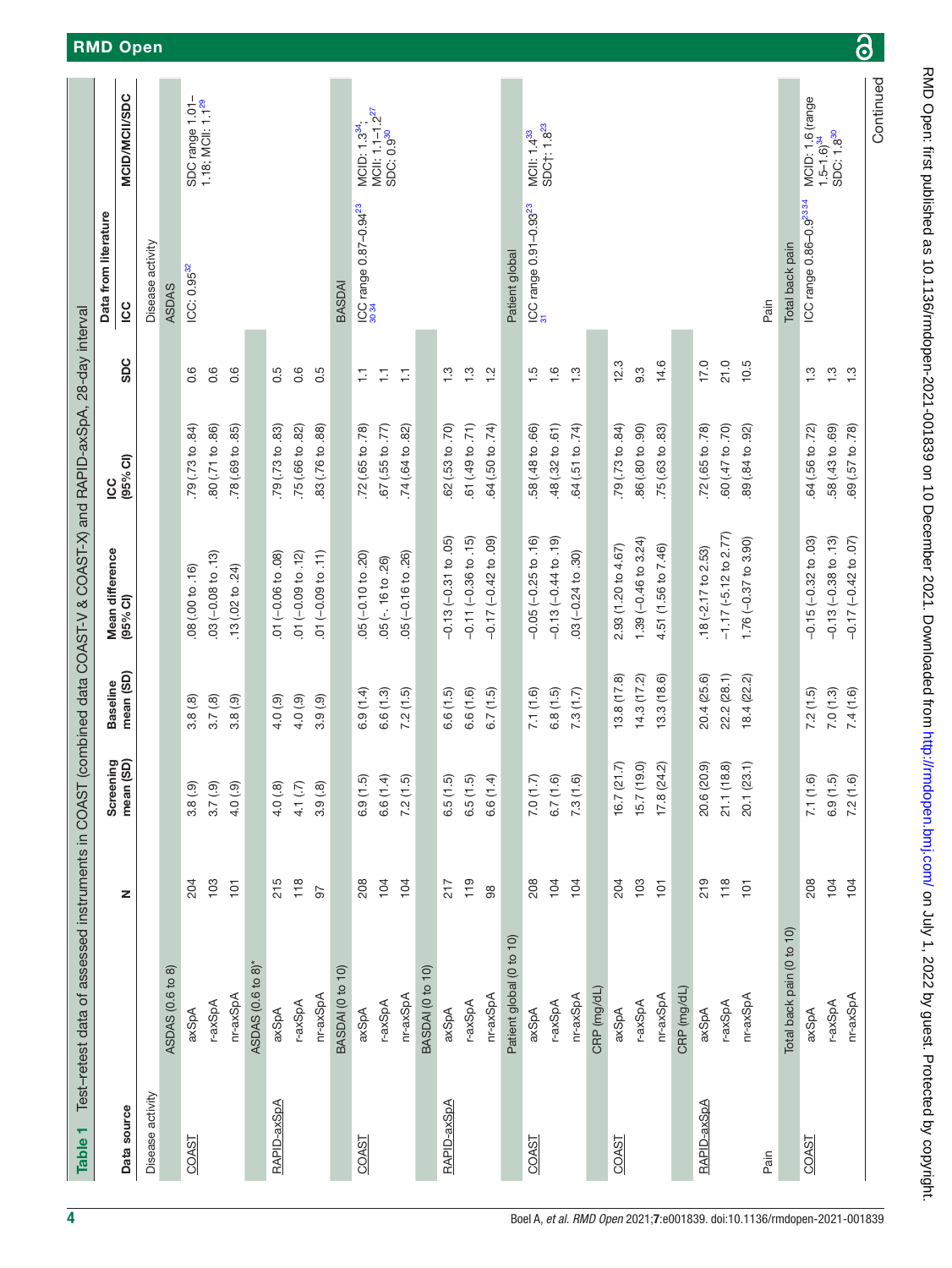| Continued<br>Table <sub>1</sub> |                                                        |     |                        |                 |                              |                        |                                 |                                       |                                                                      |
|---------------------------------|--------------------------------------------------------|-----|------------------------|-----------------|------------------------------|------------------------|---------------------------------|---------------------------------------|----------------------------------------------------------------------|
|                                 |                                                        |     | Screening<br>mean (SD) | <b>Baseline</b> | Mean difference<br>(95% CI)  | <b>SC</b>              |                                 | Data from literature                  |                                                                      |
| Data source                     |                                                        | z   |                        | mean (SD)       |                              | (95% <sub>CI</sub> )   | <b>SDC</b>                      | <u>co</u>                             | <b>MCID/MCII/SDC</b>                                                 |
|                                 | Night pain (0 to 10)                                   |     |                        |                 |                              |                        |                                 | Night pain                            |                                                                      |
| COAST                           | axSpA                                                  | 208 | 7.0(1.8)               | 7.1(1.6)        | $-0.07$ $(-0.26$ to $.12)$   | 67 (.59 to .74)        | 1.3                             | ICC range 0.83-0.92 <sup>23</sup>     | MCID: 1.8 (range<br>1.5–2.1) <sup>34</sup>                           |
|                                 | r-axSpA                                                | 104 | 6.9(1.8)               | 6.8(1.6)        | $.05 (-0.22 to .32)$         | .65 (.53 to .75)       | $\frac{3}{1}$                   |                                       |                                                                      |
|                                 | nr-axSpA                                               | 104 | 7.2(1.8)               | 7.3(1.7)        | $-0.19(-0.47 to .08)$        | .69 (.56 to .78)       | 1.4                             |                                       |                                                                      |
| Morning stiffness               |                                                        |     |                        |                 |                              |                        |                                 | Morning stiffness                     |                                                                      |
|                                 | BASDAI Q5: Morning stiffness severity (0 to 10)        |     |                        |                 |                              |                        |                                 | BASDAI Q5: Morning stiffness severity |                                                                      |
| COAST                           | axSpA                                                  | 208 | 7.3(1.9)               | 7.2(1.7)        | $.13 (-3.02 to 3.29)$        | 63 (54 to .70)         | 1.5                             | ICC 0.85 <sup>36</sup>                | SDC†: 1.4 <sup>36</sup>                                              |
|                                 | r-axSpA                                                | 104 | 7.2(1.8)               | 6.9(1.6)        | $26(-2.61$ to $3.13)$        | .64 (.51 to .74)       | 1.4                             |                                       |                                                                      |
|                                 | nr-axSpA                                               | 104 | 7.5(2.1)               | 7.5(1.8)        | $.01 (-3.40 to 3.42)$        | .62 (.48 to .72)       | $\overline{1}\cdot\overline{7}$ |                                       |                                                                      |
|                                 | BASDAI Q6: Morning stiffness duration (0 to 10)‡       |     |                        |                 |                              |                        |                                 |                                       |                                                                      |
| COAST                           | axSpA                                                  | 208 | 6.2(2.4)               | 6.2(2.2)        | $-0.01$ $(-4.55$ to $4.52)$  | .52 (.41 to .61)       | 2.2                             |                                       |                                                                      |
|                                 | r-axSpA                                                | 104 | 6.0(2.4)               | 5.8(2.2)        | $.13(-4.43 to 4.68)$         | $.51$ $(.35$ to $.64)$ | 2.2                             |                                       |                                                                      |
|                                 | nr-axSpA                                               | 104 | 6.4(2.4)               | 6.5(2.3)        | $-0.15(-4.68 to 4.37)$       | .52 (.37 to .65)       | 2.2                             |                                       |                                                                      |
|                                 | BASDAI Morning stiffness (0 to 10) composite(Q5 +Q6/2) |     |                        |                 |                              |                        |                                 | BASDAI Morning stiffness composite    |                                                                      |
| COAST                           | axSpA                                                  | 208 | 6.7(1.8)               | 6.7(1.7)        | $.06 (-0.15 to .27)$         | 63 (.55 to .71)        | $\ddot{5}$                      | ICC range 0.85-0.91 <sup>34</sup>     | MCID: 1.7 (range<br>1.0-2.7) <sup>34</sup>                           |
|                                 | r-axSpA                                                | 104 | 6.6(1.8)               | 6.4(1.6)        | $.19(-0.11 to .49)$          | 58 (.43 to .69)        | $\ddot{5}$                      |                                       |                                                                      |
|                                 | nr-axSpA                                               | 104 | 6.9(1.9)               | 7.0(1.8)        | $-0.07$ $(-0.37$ to $.22)$   | 67 (.55 to .77)        | 1.5                             |                                       |                                                                      |
|                                 | BASDAI Morning stiffness (0 to 10) composite(Q5 +Q6/2) |     |                        |                 |                              |                        |                                 |                                       |                                                                      |
| RAPID-axSpA                     | axSpA                                                  | 217 | 6.3(2.6)               | 6.3(2.4)        | .01 $(-0.28$ to $.32)$       | 60 (.51 to .68)        | 2.2                             |                                       |                                                                      |
|                                 | r-axSpA                                                | 119 | 6.5(2.5)               | 6.4(2.4)        | $.09 (-0.31 to .50)$         | .60 (.47 to .70)       | 2.2                             |                                       |                                                                      |
|                                 | nr-axSpA                                               | 89  | 6.2 (2.7)              | 6.3(2.4)        | $-0.08 (-0.53 to .37)$       | .61 (.47 to .72)       | 2.2                             |                                       |                                                                      |
| Fatigue                         |                                                        |     |                        |                 |                              |                        |                                 | Fatigue                               |                                                                      |
|                                 | BASDAI Q1: Fatigue (0 to 10)                           |     |                        |                 |                              |                        |                                 | <b>BASDAI Q1</b>                      |                                                                      |
| COAST                           | axSpA                                                  | 208 | 7.2(1.7)               | 7.1(1.6)        | $.08 (-0.10 to .27)$         | 65 (.57 to .72)        | $\frac{3}{1}$                   | ICC: 0.60-0.85 <sup>34 35</sup>       |                                                                      |
|                                 | r-axSpA                                                | 104 | 6.8(1.6)               | 6.8(1.6)        | $.01 (-0.27 to .29)$         | 59 (.45 to .71)        | $1\overline{4}$                 |                                       | MCID: 1.1 (range<br>1.0–1.5) <sup>34</sup><br>SDC: 1.7 <sup>30</sup> |
|                                 | nr-axSpA                                               | 104 | 7.5(1.7)               | 7.4(1.6)        | $.16 (-0.09 to .41)$         | 68 (.57 to .77)        | $\frac{3}{2}$                   |                                       |                                                                      |
|                                 | BASDAI Q1: Fatigue (0 to 10)                           |     |                        |                 |                              |                        |                                 |                                       |                                                                      |
| RAPID-axSpA                     | axSpA                                                  | 217 | 6.5(1.9)               | 6.8(1.9)        | $-0.29(-0.54 to -0.03)$      | .53 (.42 to .62)       | $\frac{8}{1}$                   |                                       |                                                                      |
|                                 | r-axSpA                                                | 119 | 6.6(1.9)               | 6.8(2.0)        | $-0.13(-0.48$ to $.21)$      | 54 (.40 to .65)        | $\frac{8}{1}$                   |                                       |                                                                      |
|                                 | nr-axSpA                                               | 98  | 6.4(1.9)               | 6.9(1.8)        | $-0.47$ $(-0.84$ to $-0.10)$ | .51 (.35 to .64)       | 1.8                             |                                       |                                                                      |
| Physical function               |                                                        |     |                        |                 |                              |                        |                                 | Physical function                     |                                                                      |
|                                 | BASFI (0 to 10)                                        |     |                        |                 |                              |                        |                                 | <b>BASFI</b>                          |                                                                      |
|                                 |                                                        |     |                        |                 |                              |                        |                                 |                                       | Continued                                                            |

RMD Open: first published as 10.1136/rmdopen-2021-001839 on 10 December 2021. Downloaded from http://rmdopen.bmj.com/ on July 1, 2022 by guest. Protected by copyright. on July 1, 2022 by guest. Protected by copyright. <http://rmdopen.bmj.com/> RMD Open: first published as 10.1136/rmdopen-2021-001839 on 10 December 2021. Downloaded from

# **Spondyloarthritis**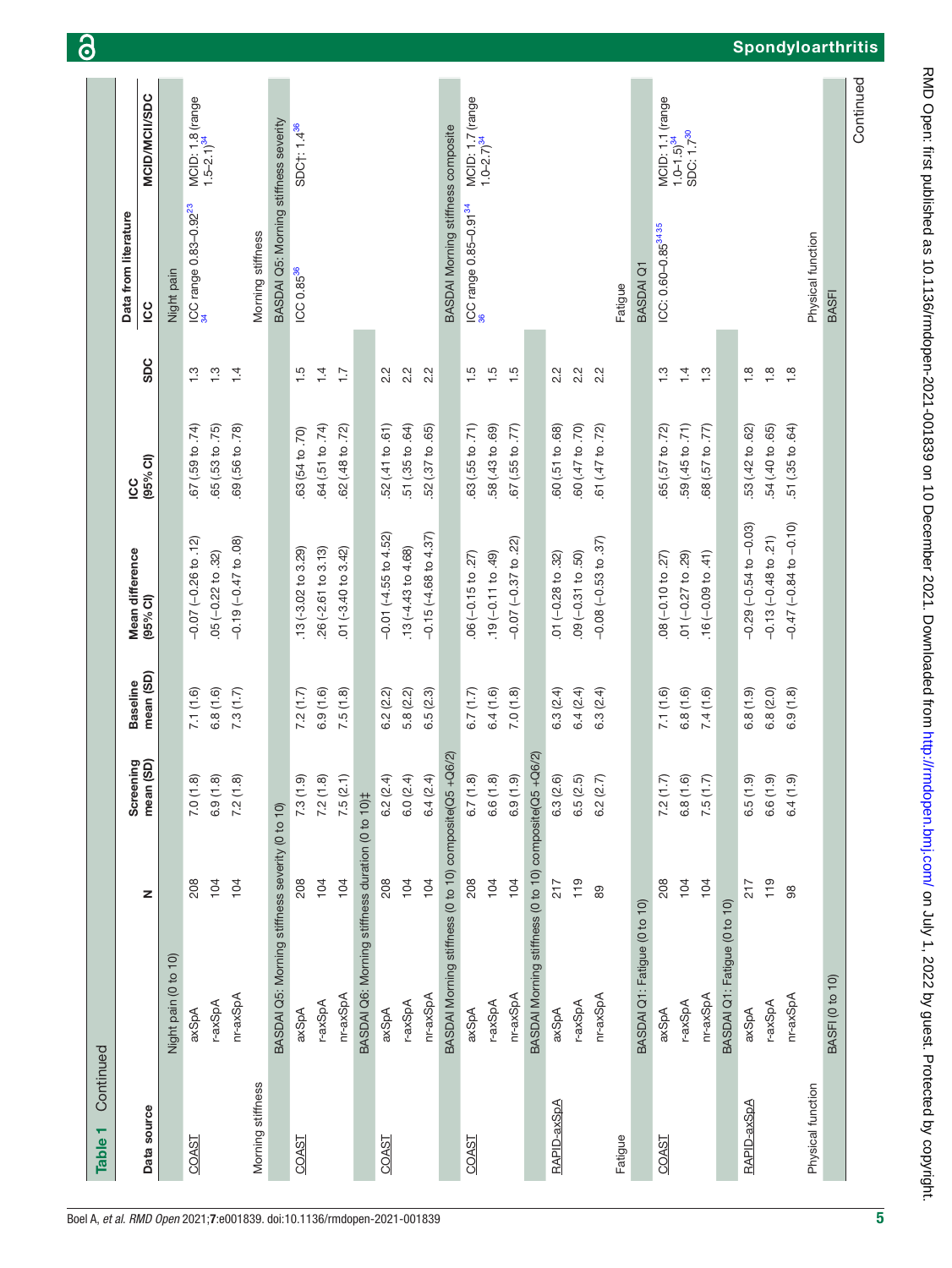| Continued<br>Table <sub>1</sub> |                                                                                                                                                                                                                                                                                                                                                                                                                                                                                                                                                                                                                                                                                                                                                                                                                                                                                                                                                                                                                                                                                                                                                                                                                                                                                                                                                                                                                                                                                                                                                                                                                                                                                                                                                                                                                                                                                                                                                          |     |                |                 |                                                                                                                                                                                                                                                                                      |                   |                  |                                    |                                            |
|---------------------------------|----------------------------------------------------------------------------------------------------------------------------------------------------------------------------------------------------------------------------------------------------------------------------------------------------------------------------------------------------------------------------------------------------------------------------------------------------------------------------------------------------------------------------------------------------------------------------------------------------------------------------------------------------------------------------------------------------------------------------------------------------------------------------------------------------------------------------------------------------------------------------------------------------------------------------------------------------------------------------------------------------------------------------------------------------------------------------------------------------------------------------------------------------------------------------------------------------------------------------------------------------------------------------------------------------------------------------------------------------------------------------------------------------------------------------------------------------------------------------------------------------------------------------------------------------------------------------------------------------------------------------------------------------------------------------------------------------------------------------------------------------------------------------------------------------------------------------------------------------------------------------------------------------------------------------------------------------------|-----|----------------|-----------------|--------------------------------------------------------------------------------------------------------------------------------------------------------------------------------------------------------------------------------------------------------------------------------------|-------------------|------------------|------------------------------------|--------------------------------------------|
|                                 |                                                                                                                                                                                                                                                                                                                                                                                                                                                                                                                                                                                                                                                                                                                                                                                                                                                                                                                                                                                                                                                                                                                                                                                                                                                                                                                                                                                                                                                                                                                                                                                                                                                                                                                                                                                                                                                                                                                                                          |     | Screening      | <b>Baseline</b> | Mean difference                                                                                                                                                                                                                                                                      | Sc                |                  | Data from literature               |                                            |
| Data source                     |                                                                                                                                                                                                                                                                                                                                                                                                                                                                                                                                                                                                                                                                                                                                                                                                                                                                                                                                                                                                                                                                                                                                                                                                                                                                                                                                                                                                                                                                                                                                                                                                                                                                                                                                                                                                                                                                                                                                                          | z   | mean (SD)      | mean (SD)       | (95% CI)                                                                                                                                                                                                                                                                             | $(95%$ CI)        | SDC              | <u>co</u>                          | <b>MCID/MCII/SDC</b>                       |
| COAST                           | axSpA                                                                                                                                                                                                                                                                                                                                                                                                                                                                                                                                                                                                                                                                                                                                                                                                                                                                                                                                                                                                                                                                                                                                                                                                                                                                                                                                                                                                                                                                                                                                                                                                                                                                                                                                                                                                                                                                                                                                                    | 208 | 6.2(2.1)       | 6.3(2.0)        | $-0.13(-0.27$ to $.02)$                                                                                                                                                                                                                                                              | .87(0.83 to .90)  | H                | ICC range 0.92-0.94 <sup>15</sup>  | MCID: 1.1 (range<br>1.0-1.1) <sup>34</sup> |
|                                 | r-axSpA                                                                                                                                                                                                                                                                                                                                                                                                                                                                                                                                                                                                                                                                                                                                                                                                                                                                                                                                                                                                                                                                                                                                                                                                                                                                                                                                                                                                                                                                                                                                                                                                                                                                                                                                                                                                                                                                                                                                                  | 104 | 6.0(2.1)       | 6.0(2.1)        | $-0.08$ $(-0.27$ to $.11)$                                                                                                                                                                                                                                                           | 89 (.84 to .92)   | $0.\overline{9}$ |                                    | MCII: 0.6-1.1 <sup>2733</sup>              |
|                                 | nr-axSpA                                                                                                                                                                                                                                                                                                                                                                                                                                                                                                                                                                                                                                                                                                                                                                                                                                                                                                                                                                                                                                                                                                                                                                                                                                                                                                                                                                                                                                                                                                                                                                                                                                                                                                                                                                                                                                                                                                                                                 | 104 | 6.4(2.0)       | 6.5(2.0)        | $-0.17 (-0.39 to .05)$                                                                                                                                                                                                                                                               | .84 (.77 to .89)  | H                |                                    | SDC: 0.7 <sup>30</sup>                     |
| Overall functioning and health  |                                                                                                                                                                                                                                                                                                                                                                                                                                                                                                                                                                                                                                                                                                                                                                                                                                                                                                                                                                                                                                                                                                                                                                                                                                                                                                                                                                                                                                                                                                                                                                                                                                                                                                                                                                                                                                                                                                                                                          |     |                |                 |                                                                                                                                                                                                                                                                                      |                   |                  | Overall functioning & health       |                                            |
|                                 | ASAS Health Index (0-17)                                                                                                                                                                                                                                                                                                                                                                                                                                                                                                                                                                                                                                                                                                                                                                                                                                                                                                                                                                                                                                                                                                                                                                                                                                                                                                                                                                                                                                                                                                                                                                                                                                                                                                                                                                                                                                                                                                                                 |     |                |                 |                                                                                                                                                                                                                                                                                      |                   |                  | ASAS Health Index                  |                                            |
| COAST                           | axSpA                                                                                                                                                                                                                                                                                                                                                                                                                                                                                                                                                                                                                                                                                                                                                                                                                                                                                                                                                                                                                                                                                                                                                                                                                                                                                                                                                                                                                                                                                                                                                                                                                                                                                                                                                                                                                                                                                                                                                    | 208 | 8.6 (3.6)      | 8.7 (3.6)       | $-0.07$ $(-0.43$ to $.28$ )                                                                                                                                                                                                                                                          | .74(.68 to .80)   | 2.5              | ICC range 0.84-0.98 <sup>24-</sup> | SDC: 3.0 <sup>25</sup>                     |
|                                 | r-axSpA                                                                                                                                                                                                                                                                                                                                                                                                                                                                                                                                                                                                                                                                                                                                                                                                                                                                                                                                                                                                                                                                                                                                                                                                                                                                                                                                                                                                                                                                                                                                                                                                                                                                                                                                                                                                                                                                                                                                                  | 104 | 7.7(3.4)       | 7.7(3.3)        | $-0.05 (-0.57 to .48)$                                                                                                                                                                                                                                                               | .68 (.56 to .77)  | 2.6              |                                    |                                            |
|                                 | nr-axSpA                                                                                                                                                                                                                                                                                                                                                                                                                                                                                                                                                                                                                                                                                                                                                                                                                                                                                                                                                                                                                                                                                                                                                                                                                                                                                                                                                                                                                                                                                                                                                                                                                                                                                                                                                                                                                                                                                                                                                 | 104 | 9.5(3.7)       | 9.8(3.7)        | $-0.10 (-0.59 to .39)$                                                                                                                                                                                                                                                               | .77(0.88 to 0.84) | 2.5              |                                    |                                            |
|                                 | SF-36 PCS (0-100)                                                                                                                                                                                                                                                                                                                                                                                                                                                                                                                                                                                                                                                                                                                                                                                                                                                                                                                                                                                                                                                                                                                                                                                                                                                                                                                                                                                                                                                                                                                                                                                                                                                                                                                                                                                                                                                                                                                                        |     |                |                 |                                                                                                                                                                                                                                                                                      |                   |                  | SF-36 PCS                          |                                            |
| COAST                           | axSpA                                                                                                                                                                                                                                                                                                                                                                                                                                                                                                                                                                                                                                                                                                                                                                                                                                                                                                                                                                                                                                                                                                                                                                                                                                                                                                                                                                                                                                                                                                                                                                                                                                                                                                                                                                                                                                                                                                                                                    | 208 | (7.9)<br>34.0  | 34.9 (7.8)      | $-0.89(-1.55 to -0.23)$                                                                                                                                                                                                                                                              | .81(.75 to .85)   | 4.7              |                                    | MCID: 3.8 <sup>34</sup>                    |
|                                 | r-axSpA                                                                                                                                                                                                                                                                                                                                                                                                                                                                                                                                                                                                                                                                                                                                                                                                                                                                                                                                                                                                                                                                                                                                                                                                                                                                                                                                                                                                                                                                                                                                                                                                                                                                                                                                                                                                                                                                                                                                                  | 104 | (8.0)<br>35.7  | 36.3 (7.4)      | $-0.63(-1.49 to .23)$                                                                                                                                                                                                                                                                | .83 (.76 to 88)   | 4.3              |                                    |                                            |
|                                 | nr-axSpA                                                                                                                                                                                                                                                                                                                                                                                                                                                                                                                                                                                                                                                                                                                                                                                                                                                                                                                                                                                                                                                                                                                                                                                                                                                                                                                                                                                                                                                                                                                                                                                                                                                                                                                                                                                                                                                                                                                                                 | 104 | (7.6)<br>32.4  | 33.5(8.1)       | $-1.15(-2.17 to -0.14)$                                                                                                                                                                                                                                                              | .77 (.68 to .84)  | 5.1              |                                    |                                            |
|                                 | SF-36 MCS (0-100)                                                                                                                                                                                                                                                                                                                                                                                                                                                                                                                                                                                                                                                                                                                                                                                                                                                                                                                                                                                                                                                                                                                                                                                                                                                                                                                                                                                                                                                                                                                                                                                                                                                                                                                                                                                                                                                                                                                                        |     |                |                 |                                                                                                                                                                                                                                                                                      |                   |                  | <b>SF-36 MCS</b>                   |                                            |
| COAST                           | axSpA                                                                                                                                                                                                                                                                                                                                                                                                                                                                                                                                                                                                                                                                                                                                                                                                                                                                                                                                                                                                                                                                                                                                                                                                                                                                                                                                                                                                                                                                                                                                                                                                                                                                                                                                                                                                                                                                                                                                                    | 208 | (11.7)<br>47.8 | 48.0 (11.8)     | $-0.15(-1.17$ to $.87$ )                                                                                                                                                                                                                                                             | .80 (.75 to .84)  | 7.3              |                                    | MCID: 2.4 <sup>34</sup>                    |
|                                 | r-axSpA                                                                                                                                                                                                                                                                                                                                                                                                                                                                                                                                                                                                                                                                                                                                                                                                                                                                                                                                                                                                                                                                                                                                                                                                                                                                                                                                                                                                                                                                                                                                                                                                                                                                                                                                                                                                                                                                                                                                                  | 104 | 50.5 (10.3)    | 50.4 (10.5)     | 08 (-1.26 to 1.42)                                                                                                                                                                                                                                                                   | .78 (.69 to .85)  | 6.7              |                                    |                                            |
|                                 | nr-axSpA                                                                                                                                                                                                                                                                                                                                                                                                                                                                                                                                                                                                                                                                                                                                                                                                                                                                                                                                                                                                                                                                                                                                                                                                                                                                                                                                                                                                                                                                                                                                                                                                                                                                                                                                                                                                                                                                                                                                                 | 104 | (12.6)<br>45.2 | 45.6 (12.5)     | $-0.37$ ( $-1.93$ to $1.18$ )                                                                                                                                                                                                                                                        | 80 (.72 to .86)   | 7.8              |                                    |                                            |
|                                 | ASAS, Assessment of Spondyloarthritis international Society Health Index scores range from 0 to 17, higher scores indicate worse health status; ASDAS, Ankylosing Spondylitis Disease Activity Score (scores range from<br>Disease Activity Index (scores range from 0 to 10, higher scores signify higher disease activity); BASFI, Bath Ankylosing Spondylitis Functional Index (scores range from 0 to 10, higher scores signify greater impairment);<br>mprovement; Night pain, Nocturnal back pain in the past week measured using an NRS scale (scores range from 0 to 10, higher scores indicating more pain); nr-axSpA, non-radiographic axSpA; Patient global, PtGA of<br>xekizumab for patients with non-radiographic axSpA; CRP, C reactive protein (measured in mg/dL); ICC, intraclass correlation coefficient; MCID, minimal clinically important difference; MCII, minimal clinically imimal clini<br>disease activity measured using an NRS scale (scores range from 0 to 10, higher scores indicate worse health); RAPID-axSpA, a randomised placebo-controlled trial assessing efficacy and safety of certolizumab pegol<br>for patients with radiographic and non-radiographic axSpA; rexSpA; rexispok; sDC, smallest detectable change; SDD, SD of the mean difference of the two assessments; SF-36 PCS, Physical Component<br>0.6 to 8, determined by the level of CRP or ESR (8 is the approximate maximum, given a CRP of 200), higher scores signify higher disease activity); axSpA, axial spondyloarthritis; BASDAI, Bath Ankylosing Spondylitis<br>COAST-V, a randomised placebo-controlled trial assessing efficacy and safety of ixekizumab for patients with radiographic axSpA; COAST-X, a randomised placebo-controlled trial assessing efficacy and safety of<br>36-item Short-Form Health Survey (scores range from 0 to 100, higher scores<br>Summary of the Medical Outcomes Study 36-item Short-Form Health Survey |     |                |                 | (scores range from 0 to 100, higher scores indicate better health); SF-36 MCS, Mental Component Summary of the Medical Outcomes Study<br>indicate better health); Total back pain, in the past week measured using an NRS scale (scores range from 0 to 10, higher scores indicating |                   |                  |                                    |                                            |

ProA was only assessed at baseline, and baseline values were used to calculate ASDAS at both time points, meaning variability in PtGA was not considered and reliability of the ASDAS may be artificially improved. \*PtGA was only assessed at baseline, and baseline values were used to calculate ASDAS at both time points, meaning variability in PtGA was not considered and reliability of the ASDAS may be artificially improved.  $r$  Calculated from the SDD using the formula SDC=1.96 $\times$ SDD/( $\sqrt{2}$ x,  $\sqrt{2}$ ). †Calculated from the SDD using the formula SDC=1.96×SDD/(√2x √2). more pain). more pain).

(score range 0-10, with three anchors: '0hours' (score 0), '1 hour' (score 5) and '2 or more hours' (score 10). ‡Score range 0–10, with three anchors: '0hours' (score 0), '1hour' (score 5) and '2 or more hours' (score 10).

ASAS, Assessment of Spondyloarthritis international Society; ASDAS, Ankylosing Spondylitis Disease Activity Score; axSpA, axial spondyloarthritis; BASDAI, Bath Ankylosing Spondylitis Disease Activity Index; BASFI, ASAS, Assessment of Spondyloarthritis international Society; ASDAS, Ankylosing Spondylitis Disease Activity Score; axSpA, axial spondyloarthritis; BASDAI, Bath Ankylosing Spondylitis Disease Activity Index; BASFI, Component Summary; nr-axSpA, non-radiographic axSpA; NRS, Numeric Rating Scale; PCS, Physical Component Summary; PtGA, patient global assessment; r-axSpA, radiographic axSpA; SDC, smallest detectable Component Summary; nr-axSpA, non-radiographic axSpA; NRS, Numeric Rating Scale; PCS, Physical Component Summary; PtGA, patient global assessment; r-axSpA, radiographic axSpA; SDC, smallest detectable Bath Ankylosing Spondylitis Functional Index; CRP, C reactive protein; ICC, intraclass correlation coefficient; MCID, minimal clinically important difference; MCII, minimal clinically important improvement; MCS, Mental Bath Ankylosing Spondylitis Functional Index; CRP, C reactive protein; ICC, intraclass correlation coefficient; MCID, minimal clinically important difference; MCII, minimal clinically important improvement; MCS, Mental change; SDD, SD of the mean difference; SF-36, 36-item Short-Form Health Survey. change; SDD, SD of the mean difference; SF-36, 36-item Short-Form Health Survey.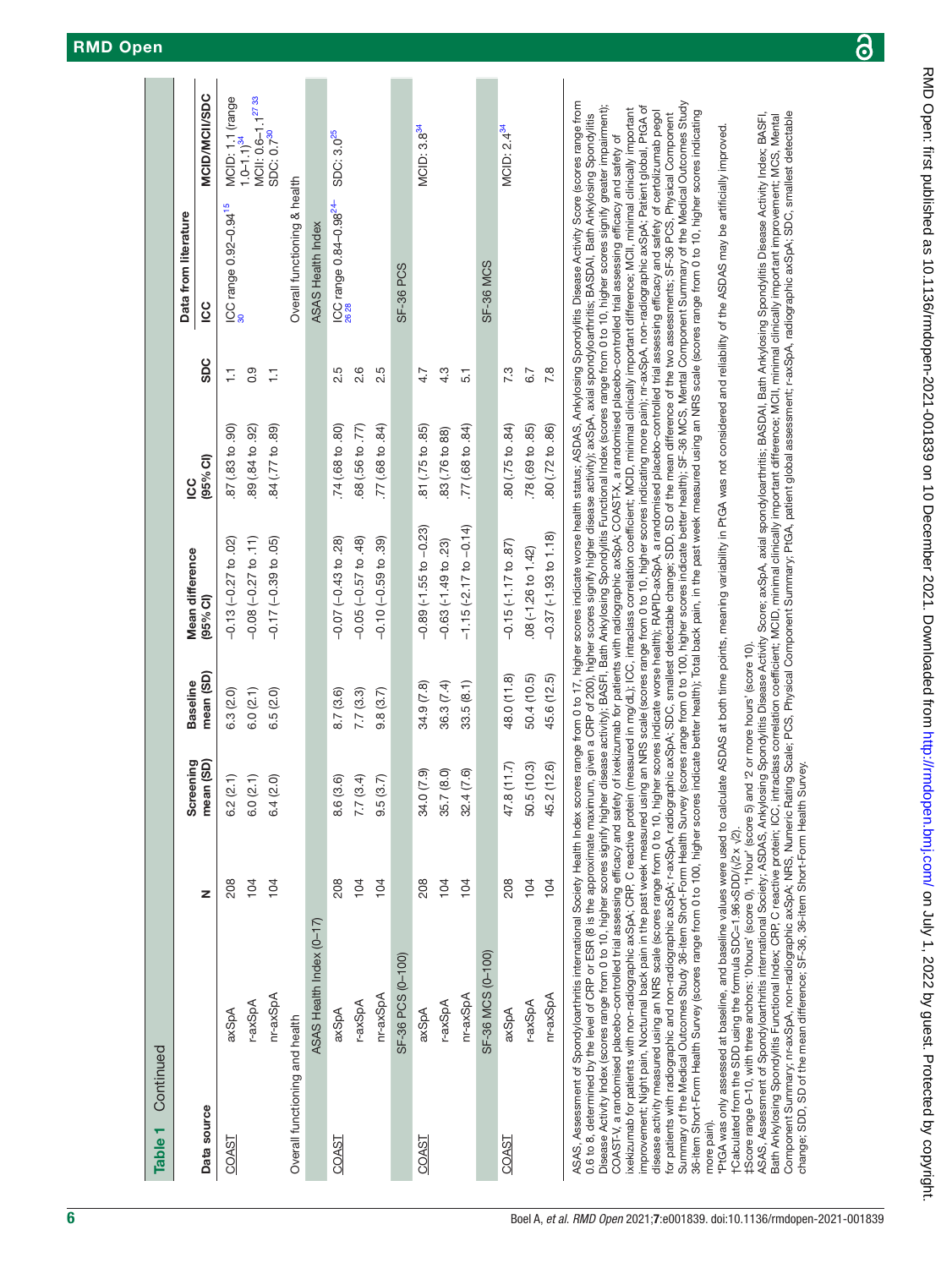<span id="page-6-0"></span>

| $\mathbf{\Omega}$<br><b>Table</b> |               |                                                                                        |               | Test-retest data of spinal mobility instruments measured in RAPID-axSpA, 28-day interval |                  |               |                                                                                                                                                                                                                                |                                          |
|-----------------------------------|---------------|----------------------------------------------------------------------------------------|---------------|------------------------------------------------------------------------------------------|------------------|---------------|--------------------------------------------------------------------------------------------------------------------------------------------------------------------------------------------------------------------------------|------------------------------------------|
|                                   |               | Screening mean                                                                         | Baseline mean | Mean difference                                                                          |                  |               | Data from literature                                                                                                                                                                                                           |                                          |
|                                   | z             | (SD)                                                                                   | (SD)          | (95% <sup>°</sup> )                                                                      | ICC (95% CI)     | SDC           | <u>cc</u>                                                                                                                                                                                                                      | MCID/MCII/SDC                            |
| BASMI (0 to 10)                   |               |                                                                                        |               |                                                                                          |                  |               | BASM                                                                                                                                                                                                                           |                                          |
| axSpA                             | 218           | 3.6(1.5)                                                                               | 3.7(1.6)      | $-0.12 (-0.20 to -0.05)$                                                                 | 93 (.91 to .95)  | 0.6           | ICC rage 0.91-0.97 <sup>37</sup> 3941                                                                                                                                                                                          | SDC range 0.82-<br>0.95 <sup>37 41</sup> |
| r-axSpA                           | 117           | 4.2(1.5)                                                                               | 4.4(1.5)      | $-0.19(-0.31 to -0.08)$                                                                  | (91 (87 to .94)) | 0.6           |                                                                                                                                                                                                                                |                                          |
| nr-axSpA                          | $\frac{1}{2}$ | 3.0(1.3)                                                                               | 3.0(1.4)      | $-0.05 (-0.15 to .06)$                                                                   | .93 (.90 to .95) | 0.5           |                                                                                                                                                                                                                                |                                          |
| Modified Schober (cm)             |               |                                                                                        |               |                                                                                          |                  |               | Modified Schober                                                                                                                                                                                                               |                                          |
| axSpA                             | 216           | 3.9(2.2)                                                                               | 3.8(2.0)      | $.12 (-0.03 to .27)$                                                                     | 86 (.82 to .89)  | Ξ             | ICC inter-observer range 0.75-0.96 <sup>38 40 42 43</sup> ; ICC                                                                                                                                                                | SDC 1.4 <sup>40</sup>                    |
| r-axSpA                           | 116           | 3.5(2.1)                                                                               | 3.3(2.0)      | $.15 (-0.05 to .36)$                                                                     | 85 (.79 to .90)  | F             | intra-observer range 0.63-0.94 <sup>384043</sup>                                                                                                                                                                               |                                          |
| nr-axSpA                          | 100           | 4.4(2.3)                                                                               | 4.3(1.8)      | $.09(-0.14 to .31)$                                                                      | 85 (.78 to .90)  | H             |                                                                                                                                                                                                                                |                                          |
| Lateral spinal flexion (cm)       |               |                                                                                        |               |                                                                                          |                  |               | Lateral spinal flexion                                                                                                                                                                                                         |                                          |
| axSpA                             | 216           | 12.6(6.6)                                                                              | 12.1(6.0)     | $.39(-0.02 to .79)$                                                                      | 80 (.75 to .85)  | 2.9           | ICC inter-observer range 0.-0.77-0.98 <sup>38 40 42 43</sup> ,                                                                                                                                                                 | SDC 5.1 <sup>40</sup>                    |
| r-axSpA                           | 116           | 11.6(7.3)                                                                              | 10.3(5.6)     | .98 (.46 to 1.50)                                                                        | .75 (.65 to .82) | 2.8           | ICC intra-observer range 0.65-0.98384043                                                                                                                                                                                       |                                          |
| nr-axSpA                          | 100           | 13.8(5.6)                                                                              | 14.1(5.8)     | $-0.30 (-0.91 to .32)$                                                                   | 06. of 67.) 98.  | 3.0           |                                                                                                                                                                                                                                |                                          |
| Tragus-to-wall distance (cm)      |               |                                                                                        |               |                                                                                          |                  |               | Tragus-to-wall distance                                                                                                                                                                                                        |                                          |
| axSpA                             | 218           | 13.5(4.9)                                                                              | 13.7(5.0)     | $-0.19(-0.46 to .07)$                                                                    | 92 (.90 to .94)  | $\frac{0}{1}$ | ICC inter-observer range 0.85-0.98 <sup>38 42 43</sup> ; ICC                                                                                                                                                                   |                                          |
| r-axSpA                           | 117           | 14.8(5.8)                                                                              | 14.9(5.7)     | $-0.14 (-0.45)$ to $.17$                                                                 | 06.04 to 97      | $\frac{6}{1}$ | intra-observer range 0.94-0.98 <sup>3843</sup>                                                                                                                                                                                 |                                          |
| nr-axSpA                          | 101           | 12.1(3.0)                                                                              | 12.4(3.7)     | $-0.25$ (CI $-0.70$ to $.19$ )                                                           | .78 (.70 to .85) | 2.2           |                                                                                                                                                                                                                                |                                          |
| Cervical rotation (degrees)       |               |                                                                                        |               |                                                                                          |                  |               | Cervical rotation                                                                                                                                                                                                              |                                          |
| axSpA                             | 218           | 55.9 (20.9)                                                                            | 54.7 (21.4)   | 1.20 $(-0.38$ to 2.79)                                                                   | .85 (.80 to .88) | 11.5          | ICC inter-observer range 0.69-0.94 <sup>38 40 42</sup> ; ICC<br>intra-observer range 0.56-0.95 <sup>38 40</sup>                                                                                                                | SDC 12.2 <sup>40</sup>                   |
| r-axSpA                           | 117           | 48.5 (19.7)                                                                            | 46.6 (19.7)   | $1.89(-0.62$ to $4.41$ )                                                                 | .76 (.67 to .83) | 13.4          |                                                                                                                                                                                                                                |                                          |
| nr-axSpA                          | $\frac{1}{2}$ | 64.4 (19.2)                                                                            | 64.0 (19.3)   | $-40$ $(-1.40$ to $2.21$ )                                                               | 89 (.84 to .92)  | 8.9           |                                                                                                                                                                                                                                |                                          |
| Intermalleolar distance (cm)      |               |                                                                                        |               |                                                                                          |                  |               | Intermalleolar distance                                                                                                                                                                                                        |                                          |
| axSpA                             | 216           | 98.1 (25.8)                                                                            | 96.6 (27.3)   | $1.53(-0.10 to 3.16)$                                                                    | 89 (.87 to .92)  | 7.11          | ICC inter-observer 0.93 <sup>42</sup> ; ICC intra-observer<br>0.72 <sup>40</sup>                                                                                                                                               | SDC 20.2 <sup>40</sup>                   |
| r-axSpA                           | 116           | 94.5 (25.9)                                                                            | 93.2 (28.2)   | $1.40(-1.06 to 3.85)$                                                                    | .88 (.83 to .92) | 12.9          |                                                                                                                                                                                                                                |                                          |
| nr-axSpA                          | 100           | 102.2(25.2)                                                                            | 100.6(25.7)   | $1.69(-0.39 to 3.76)$                                                                    | 92 (.88 to .94)  | 10.2          |                                                                                                                                                                                                                                |                                          |
| Chest expansion (cm)              |               |                                                                                        |               |                                                                                          |                  |               | Chest expansion                                                                                                                                                                                                                |                                          |
| axSpA                             | 217           | 3.7(2.2)                                                                               | 3.7(2.0)      | $-0.06 (-0.22 to .10)$                                                                   | .78 (.72 to .83) | F             | ICC inter-observer range 0.55-0.85( <sup>40,42,43</sup> ; ICC<br>intra-observer range 0.63-0.95 <sup>40,43</sup>                                                                                                               | SDC 2.2 <sup>40</sup>                    |
| r-axSpA                           | 118           | 3.6(2.5)                                                                               | 3.4(2.0)      | $.07 (-0.14 \text{ to } .29)$                                                            | .76 (.68 to .83) | 들             |                                                                                                                                                                                                                                |                                          |
| nr-axSpA                          | 8             | 3.9(1.8)                                                                               | 4.2(2.0)      | $-0.22$ $(-0.46$ to $.01)$                                                               | 81 (.72 to .87)  | H             |                                                                                                                                                                                                                                |                                          |
| Occiput-to-wall distance (cm)     |               |                                                                                        |               |                                                                                          |                  |               | Occiput-to-wall distance                                                                                                                                                                                                       |                                          |
| axSpA                             | 218           | 3.7(5.6)                                                                               | 3.6(5.5)      | $.06 (-0.19 to .30)$                                                                     | 95 (.93 to .96)  | $\frac{8}{1}$ | ICC inter-observer range 0.84-0.89( <sup>40 42 43</sup> ; ICC<br>intra-observer range 0.49-0.94 <sup>40 43</sup>                                                                                                               | SDC 0.9 <sup>40</sup>                    |
| r-axSpA                           | 118           | 4.5(6.3)                                                                               | 4.7 (6.4)     | $-0.11(-0.41$ to $.19$ )                                                                 | 97 (.96 to .98)  | 1.6           |                                                                                                                                                                                                                                |                                          |
| nr-axSpA                          | 100           | 2.6(4.5)                                                                               | 2.4(3.7)      | $25(-0.14$ to $.65)$                                                                     | 88 (.83 to .92)  | $\frac{1}{1}$ |                                                                                                                                                                                                                                |                                          |
|                                   |               | SDC, smallest detectable change; SDD, SD of the mean difference of the two assessments |               |                                                                                          |                  |               | BASMI, Bath Ankylosing Spondylitis Metrology Index (scores range from 0 to 10, 10; lot or scores signify greater impairment); ICC, intraclass correlation coefficient, MCID, minimal clinically important difference; MCII, mi |                                          |
|                                   |               |                                                                                        |               |                                                                                          |                  |               | axSpA, axial spondyloarthritis; BASMI, Bath Ankylosing Spondylitis Metrology Index; ICC, intraclass correlation coefficient; MCID, minimal clinically important difference; MCII, minimal clinically important improvement; nr |                                          |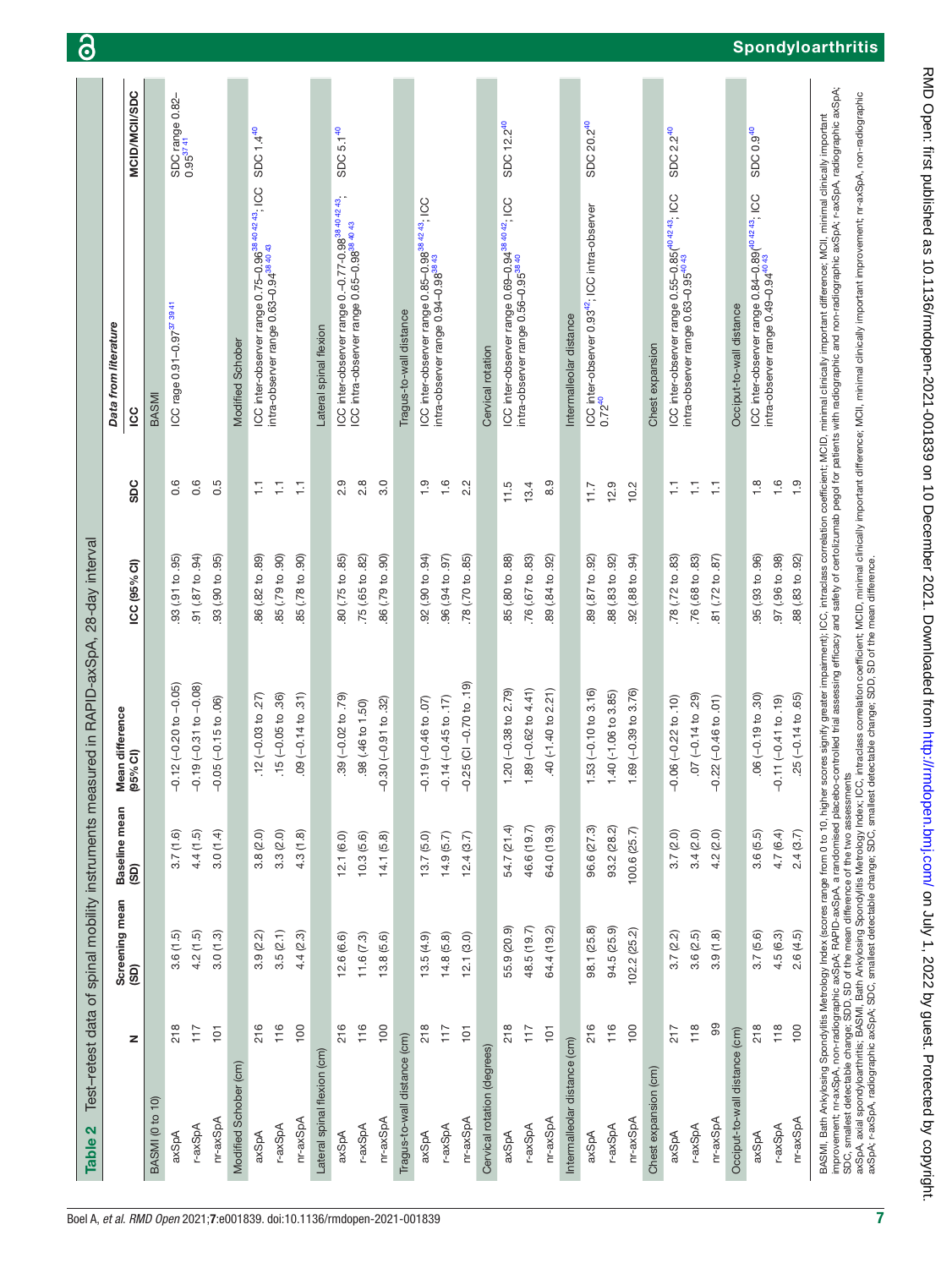for which the reliability was good. For all other mobility measures reliability was good [\(table](#page-6-0) 2).<sup>37–43</sup>

Bland and Altman plots showed a reasonably homoscedastic variation for all measurement instruments, with the exception of CRP where the variation was more pronounced in the lower end of the range [\(online](https://dx.doi.org/10.1136/rmdopen-2021-001839) [supplemental figures 1–27\)](https://dx.doi.org/10.1136/rmdopen-2021-001839).

#### **DISCUSSION**

The results from this study showed that the test–retest reliability of the investigated instruments was moderate to excellent and similar in the axSpA group and each of the disease subgroups r-axSpA and nr-axSpA. Furthermore, for those instruments where data was available from the COAST and RAPID-axSpA studies, levels of reliability were comparable between datasets as well. Finally, we found ICCs were higher for multi-item instruments compared with single-item instruments in the same domain. This is reasonable as the impact of variance caused by measurement error in the individual items of a multi-item instrument is reduced when they are combined into a single score, resulting in a more precise score for a multi-item instrument compared with its single-item counterparts.<sup>4445</sup>

For all instruments assessed in this study, ICCs were somewhat lower than those previously reported in the literature, with the exception of the spinal mobility measures. This is not unexpected as all patients included in this study had high disease activity, which resulted in less variability in scores between patients for the investigated instruments (eg, BASDAI and total back pain had a possible range of 4–10 instead of 0–10). It has been shown that reduced variability in scores decreases ICCs in case of unchanged number of observations and measurement error.<sup>21 46</sup> This might explain why for almost all measurement instruments the reliability found in this study was somewhat lower than those reported previously. Other characteristics, such as the proportion of female patients, age and symptom duration of the patients included in this study were comparable to the populations included in previous studies investigating reliability.[23 25 27 29 30 32–35](#page-9-2) The decreased variability in scores has an opposite effect

on the SDCs, as the mean difference between two assessments (and its SD) is expected to be smaller when the scoring range is reduced, this applies to scores between patients as well as between two measurements within the same patient. An SDC represents a minimum that can be observed reliably based on measurement error. This can be compared with a minimal clinically important improvement (MCII, defined in relation to an external standard for an individual patient) and minimal clinically important difference (MCID, defined by an external standard between (groups of) patients). We compared the observed SDCs with the published SDCs, MCIIs and MCIDs in the literature. The SDCs for ASDAS found in this study were indeed lower than the MCII defined in the literature,<sup>29</sup> while SDCs for BASDAI, PtGA and BASFI

found in these datasets were similar to the previously reported MCIIs.[27 33](#page-9-6) Based on the data analysed in this study, we can conclude ASDAS has the best reliability and smallest SDC of the instruments used to assess disease activity.

For total back pain and pain at night in the past week, SDCs were smaller than the MCID defined in the literature, $34$  and ICCs were comparable for both instruments. The data for the fatigue and stiffness questions of the BASDAI was inconclusive. In the COAST-X and COAST-V datasets SDCs were similar to the reported MCIDs.[34 47–49](#page-9-5) Conversely, measurement error in the RAPID-axSpA was somewhat larger, complicating detection of the MCID. Comparing the ICCs and SDCs of the various instruments used to assess morning stiffness in the COAST datasets, duration of morning stiffness seems slightly less reliable compared with severity of morning stiffness and the composite score. Finally, the SDC for the ASAS-HI was slightly smaller than previously reported,<sup>25</sup> which could be the result of the afore mentioned limited range in disease activity in the current study populations. Compared with the SF-36, the SDC of the ASAS-HI was higher (12% vs 5%–7% of the total score range) and the ICC slightly lower, indicating the SF-36 might have better reliability. However, the ASAS-HI is a diseasespecific instrument, whereas the SF-36 is a general instrument, thus other measurement properties are vital for a final conclusion. Before a definite decision can be made regarding which instrument is best to assess each domain, the other measurement properties will have to be collected too.

This study used data from three recent trials in axSpA, which ensured all instruments currently used in clinical trials were represented. All patients included in these datasets had active disease and were candidate to receive a disease-modifying therapy, which matches the target group of the ASAS-OMERACT core outcome set.<sup>4</sup> As the core outcome set will be used in clinical trials assessing the effect of treatment in axSpA and RCTs in principle require patients with active disease, the data from this study provide valuable information on the reliability of measurement instruments in this patient group. Furthermore, an equal number of patients with r-axSpA and nr-axSpA were included, thereby representing all patients with axSpA disease. Nonetheless, there were limitations to this study, the most important one being the relatively long time-interval used in the current study to ensure the sample sizes would be large enough, which might explain some of the differences found between the literature and the results in this study. Based on the data from this study and information available in the literature, ASDAS, BASDAI, PtGA and CRP are reliable measures to assess disease activity in all patients with axSpA, both total back pain and pain at night in the past week could be considered reliable in assessing pain, questions 5 and 6 of the BASDAI can be used to reliably assess morning stiffness, BASDAI question 1 can reliably evaluate fatigue, BASFI was found reliable to investigate physical functioning,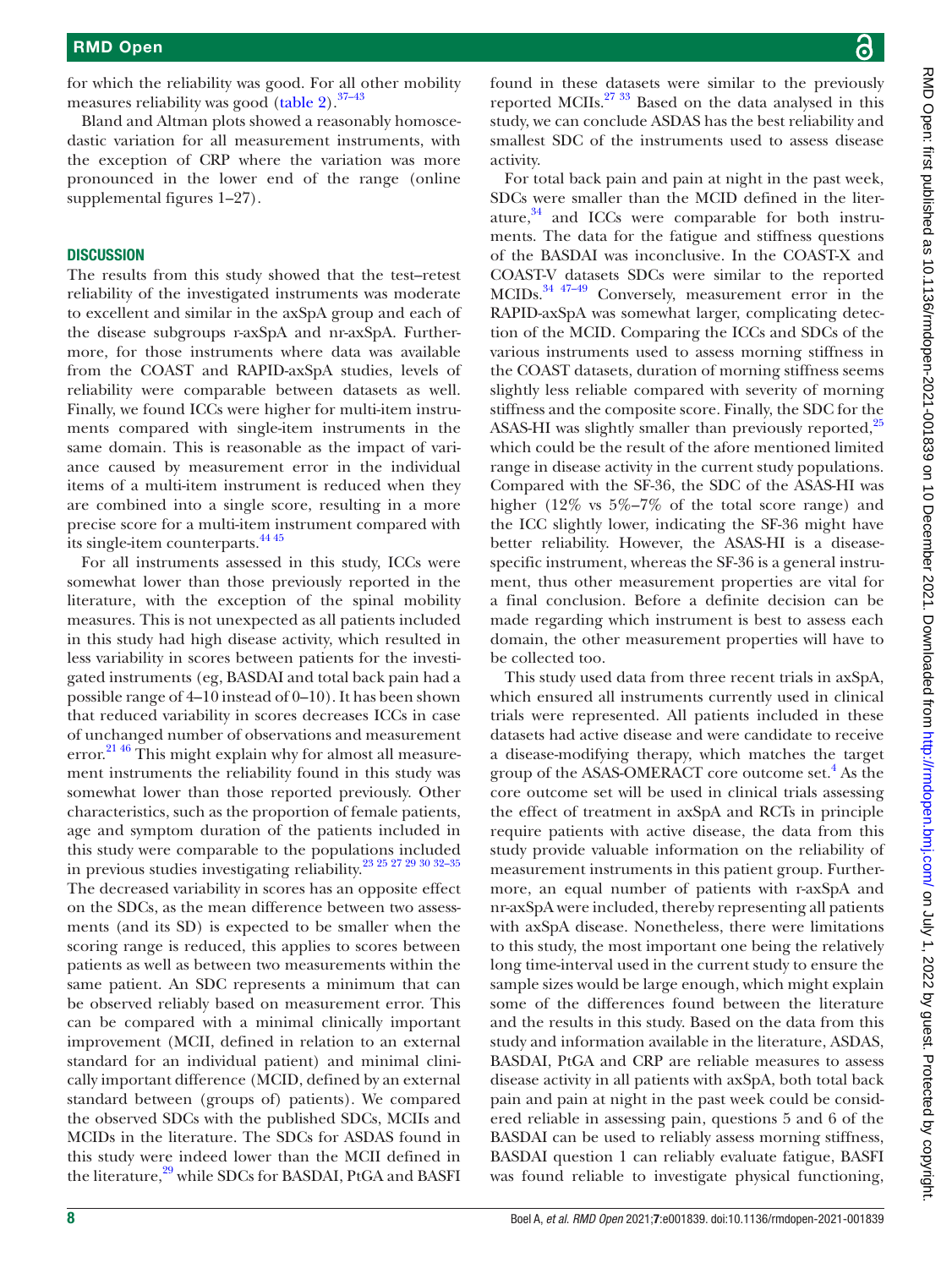ASAS-HI and SF-36 were found reliable to survey overall functioning & health, and BASMI and its components as well as chest expansion can be used to reliably assess spinal mobility. Further research will have to focus on collecting information on the other psychometric properties before a definite decision can be made regarding the best instrument for each domain.

#### **CONCLUSION**

The results from this study showed overall reliability was good and levels of reliability were comparable for patients with r-axSpA and nr-axSpA, indicating ASDAS, BASDAI, PtGA, CRP, NRS total back pain, NRS back pain at night, BASFI, ASAS-HI, SF-36 and BASMI are reliable measures for all patients with axSpA, even though most instruments were developed for r-axSpA. Composite measures showed higher reliability than single-item measures in assessing disease activity and spinal mobility in patients with axSpA and may therefore be preferred over singleitem instruments for this aspect of the OMERACT filter.

Acknowledgements This publication is based on research using data from UCB Pharma that has been made available through Vivli. Vivli has not contributed to or approved, and is not in any way responsible for, the contents of this publication. Eli Lilly and Company (Indianapolis, IN, USA) provided the data from COAST-V and COAST-X used in this study and supported this study.

Contributors All authors were involved in the planning, conduct and reporting of the work presented in this manuscript. AB accepts full responsibility for the finished work had access to the data, and controlled the decision to publish. Data from this study was kindly provided by Eli Lilly and Company and UCB Pharma, without whom this study would not have been possible.

Funding The Assessment of Spondyloarthritis international Society (ASAS) funded Anne Boel and Victoria Navarro-Compán for the project to update the core outcome set. COAST-V and COAST-X were funded by Eli Lilly and Company and the RAPIDaxSpA study was funded by UCB Pharma.

Competing interests DvdH has received consulting fees from AbbVie, Amgen, Astellas, AstraZeneca, BMS, Boehringer Ingelheim, Celgene, Daiichi, Eli Lilly and Company, Galapagos, Gilead, GlaxoSmithKline, Janssen, Merck, Novartis, Pfizer, Regeneron, Roche, Sanofi, Takeda, and UCB Pharma and is director of Imaging Rheumatology BV. JC-CW has served as a consultant for Eli Lilly and Company, Pfizer, Celgene, Chugai, UCB Pharma, and TSH Taiwan; has received research grants from Bristol-Myers Squibb, Eli Lilly and Company, Janssen, Pfizer, Sanofi-Aventis, and Novartis; and has served on a speakers bureau for Abbott, Bristol-Myers Squibb, Chugai, Eisai, Janssen, and Pfizer. VN-C has received honoraria/ research support from: Abbvie, BMS, Janssen, Eli Lilly, MSD, Novartis, Pfizer, Roche and UCB. AB has no competing interest to report.

#### Patient consent for publication Not applicable.

Ethics approval Independent Ethics Committees or Institutional Review Boards at participating sites approved the COAST-V, COAST-X and RAPID-axSpA studies, for more details we kindly refer to the original publications. All 3 trials were performed in accordance to the Good Clinical Practice guidelines and the Declaration of Helsinki and included patients provided written informed consent prior to inclusion in the respective trials.

Provenance and peer review Not commissioned; externally peer reviewed.

Data availability statement Data may be obtained from a third party and are not publicly available. Data for this study were kindly provided by Eli Lilly and Company and UCB Pharma, we refer any interested parties to these companies.

Supplemental material This content has been supplied by the author(s). It has not been vetted by BMJ Publishing Group Limited (BMJ) and may not have been peer-reviewed. Any opinions or recommendations discussed are solely those of the author(s) and are not endorsed by BMJ. BMJ disclaims all liability and responsibility arising from any reliance placed on the content. Where the content includes any translated material, BMJ does not warrant the accuracy and reliability of the translations (including but not limited to local regulations, clinical guidelines, terminology, drug names and drug dosages), and is not responsible for any error and/or omissions arising from translation and adaptation or otherwise.

Open access This is an open access article distributed in accordance with the Creative Commons Attribution Non Commercial (CC BY-NC 4.0) license, which permits others to distribute, remix, adapt, build upon this work non-commercially, and license their derivative works on different terms, provided the original work is properly cited, appropriate credit is given, any changes made indicated, and the use is non-commercial. See:<http://creativecommons.org/licenses/by-nc/4.0/>.

#### ORCID iDs

Anne Boel <http://orcid.org/0000-0003-2016-1744> Désirée van der Heijde<http://orcid.org/0000-0002-5781-158X>

#### **References**

- <span id="page-8-0"></span>1 Boers M, Kirwan JR, Tugwell P. *OMERACT Handbook*, 2018. 2 Williamson PR, Altman DG, Bagley H, *et al*. The comet Handbook:
- <span id="page-8-1"></span>version 1.0. *[Trials](http://dx.doi.org/10.1186/s13063-017-1978-4)* 2017;18:280. 3 Boel A, Navarro-Compán V, Boonen A, *et al*. Domains to be considered for the core outcome set of axial spondyloarthritis: results from a 3-round Delphi survey. *[J Rheumatol](http://dx.doi.org/10.3899/jrheum.210206)*
- <span id="page-8-5"></span>2021:jrheum.210206. 4 Navarro-Compán V, Boel A, Boonen A, *et al*. The ASAS-OMERACT core domain set for axial spondyloarthritis. *[Semin Arthritis Rheum](http://dx.doi.org/10.1016/j.semarthrit.2021.07.021)* 2021;390. doi:10.1016/j.semarthrit.2021.07.021. [Epub ahead of print: 01 Aug 2021].
- <span id="page-8-2"></span>van der Linden S, Valkenburg HA, Cats A. Evaluation of diagnostic criteria for ankylosing spondylitis. A proposal for modification of the new York criteria. *[Arthritis Rheum](http://dx.doi.org/10.1002/art.1780270401)* 1984;27:361–8.
- <span id="page-8-3"></span>6 Rudwaleit M, Khan MA, Sieper J. The challenge of diagnosis and classification in early ankylosing spondylitis: do we need new criteria? *[Arthritis Rheum](http://dx.doi.org/10.1002/art.20990)* 2005;52:1000–8.
- <span id="page-8-4"></span>7 Beaton DE, Maxwell LJ, Shea BJ, *et al*. Instrument selection using the OMERACT filter 2.1: the OMERACT methodology. *[J Rheumatol](http://dx.doi.org/10.3899/jrheum.181218)* 2019;46:1028–35.
- <span id="page-8-6"></span>8 van der Heijde D, Cheng-Chung Wei J, Dougados M, *et al*. Ixekizumab, an interleukin-17A antagonist in the treatment of ankylosing spondylitis or radiographic axial spondyloarthritis in patients previously untreated with biological disease-modifying anti-rheumatic drugs (COAST-V): 16 week results of a phase 3 randomised, double-blind, active-controlled and placebo-controlled trial. *[Lancet](http://dx.doi.org/10.1016/S0140-6736(18)31946-9)* 2018;392:2441–51.
- <span id="page-8-8"></span>9 Deodhar A, van der Heijde D, Gensler LS, *et al*. Ixekizumab for patients with non-radiographic axial spondyloarthritis (COAST-X): a randomised, placebo-controlled trial. *[Lancet](http://dx.doi.org/10.1016/S0140-6736(19)32971-X)* 2020;395:53–64.
- <span id="page-8-9"></span>10 Landewé R, Braun J, Deodhar A, *et al*. Efficacy of certolizumab pegol on signs and symptoms of axial spondyloarthritis including ankylosing spondylitis: 24-week results of a double-blind randomised placebo-controlled phase 3 study. *[Ann Rheum Dis](http://dx.doi.org/10.1136/annrheumdis-2013-204231)* 2014;73:39–47.
- <span id="page-8-7"></span>11 Rudwaleit M, van der Heijde D, Landewé R, *et al*. The development of assessment of spondyloarthritis International Society classification criteria for axial spondyloarthritis (Part II): validation and final selection. *[Ann Rheum Dis](http://dx.doi.org/10.1136/ard.2009.108233)* 2009;68:777–83.
- <span id="page-8-10"></span>12 Garrett S, Jenkinson T, Kennedy LG, *et al*. A new approach to defining disease status in ankylosing spondylitis: the Bath ankylosing spondylitis disease activity index. *[J Rheumatol](http://www.ncbi.nlm.nih.gov/pubmed/7699630)* 1994;21:2286–91.
- <span id="page-8-11"></span>13 Lukas C, Landewé R, Sieper J, *et al*. Development of an ASASendorsed disease activity score (ASDAS) in patients with ankylosing spondylitis. *[Ann Rheum Dis](http://dx.doi.org/10.1136/ard.2008.094870)* 2009;68:18–24.
- <span id="page-8-12"></span>14 Landewé R, van Tubergen A. Clinical tools to assess and monitor spondyloarthritis. *[Curr Rheumatol Rep](http://dx.doi.org/10.1007/s11926-015-0522-3)* 2015;17:47.
- <span id="page-8-13"></span>15 Calin A, Garrett S, Whitelock H, *et al*. A new approach to defining functional ability in ankylosing spondylitis: the development of the Bath ankylosing spondylitis functional index. *[J Rheumatol](http://www.ncbi.nlm.nih.gov/pubmed/7699629)* 1994;21:2281–5.
- <span id="page-8-14"></span>16 Kiltz U, van der Heijde D, Boonen A, *et al*. Development of a health index in patients with ankylosing spondylitis (ASAS HI): final result of a global initiative based on the ICF guided by ASAS. *[Ann Rheum Dis](http://dx.doi.org/10.1136/annrheumdis-2013-203967)* 2015;74:830–5.
- <span id="page-8-15"></span>17 Ware JE, Sherbourne CD. The mos 36-item short-form health survey (SF-36). I. conceptual framework and item selection. *[Med Care](http://www.ncbi.nlm.nih.gov/pubmed/1593914)* 1992;30:473–83.
- <span id="page-8-16"></span>18 Ogdie A, Duarte‐García A, Hwang M, *et al*. Measuring outcomes in axial spondyloarthritis. *[Arthritis Care Res](http://dx.doi.org/10.1002/acr.24266)* 2020;72:47–71.
- <span id="page-8-17"></span>19 Jones SD, Porter J, Garrett SL, *et al*. A new scoring system for the Bath ankylosing spondylitis Metrology index (BASMI). *[J Rheumatol](http://www.ncbi.nlm.nih.gov/pubmed/7473496)* 1995;22:1609.
- <span id="page-8-18"></span>20 Qin S, Nelson L, McLeod L, *et al*. Assessing test-retest reliability of patient-reported outcome measures using intraclass correlation